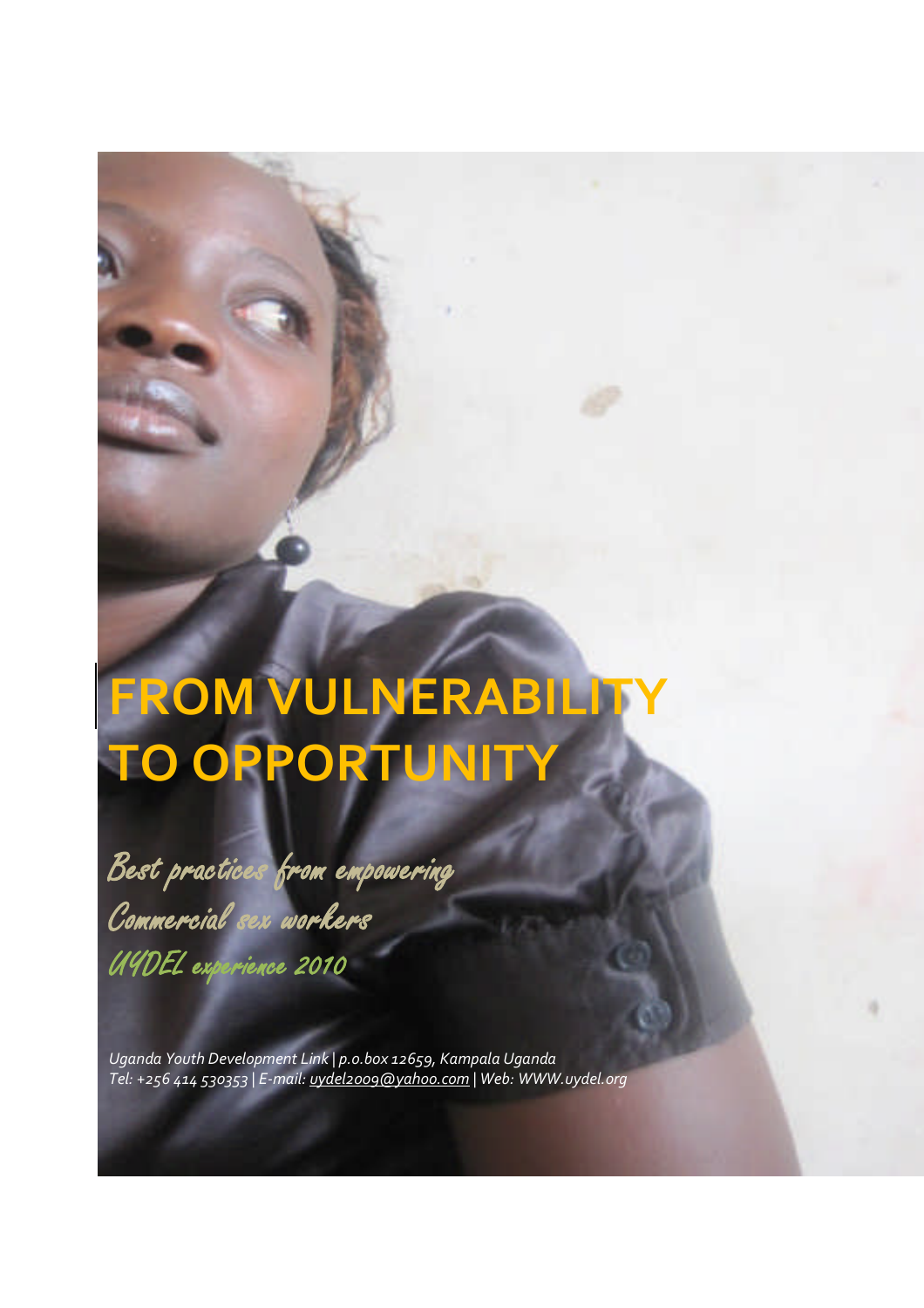"From vulnerability to opportunity": A best practice report in empowering commercial sex workers is made possible with the generous support of the Uganda Health Marketing Group (UHMG).

It presents the experiences and lessons learnt by Uganda Youth Development Link (UYDEL) while implementing the Prevention, Withdraw and Rehabilitation project for commercial sex workers in the slums of Kawempe and Nakulabye Rubaga Divisions in Kampala City. The contents of this publication are the sole responsibility of UYDEL and do not necessarily reflect the views of UHMG.

#### *Author*

*Regina Kacwamu, Uganda Youth development Link (UYDEL) rkacwamu@yahoo.com*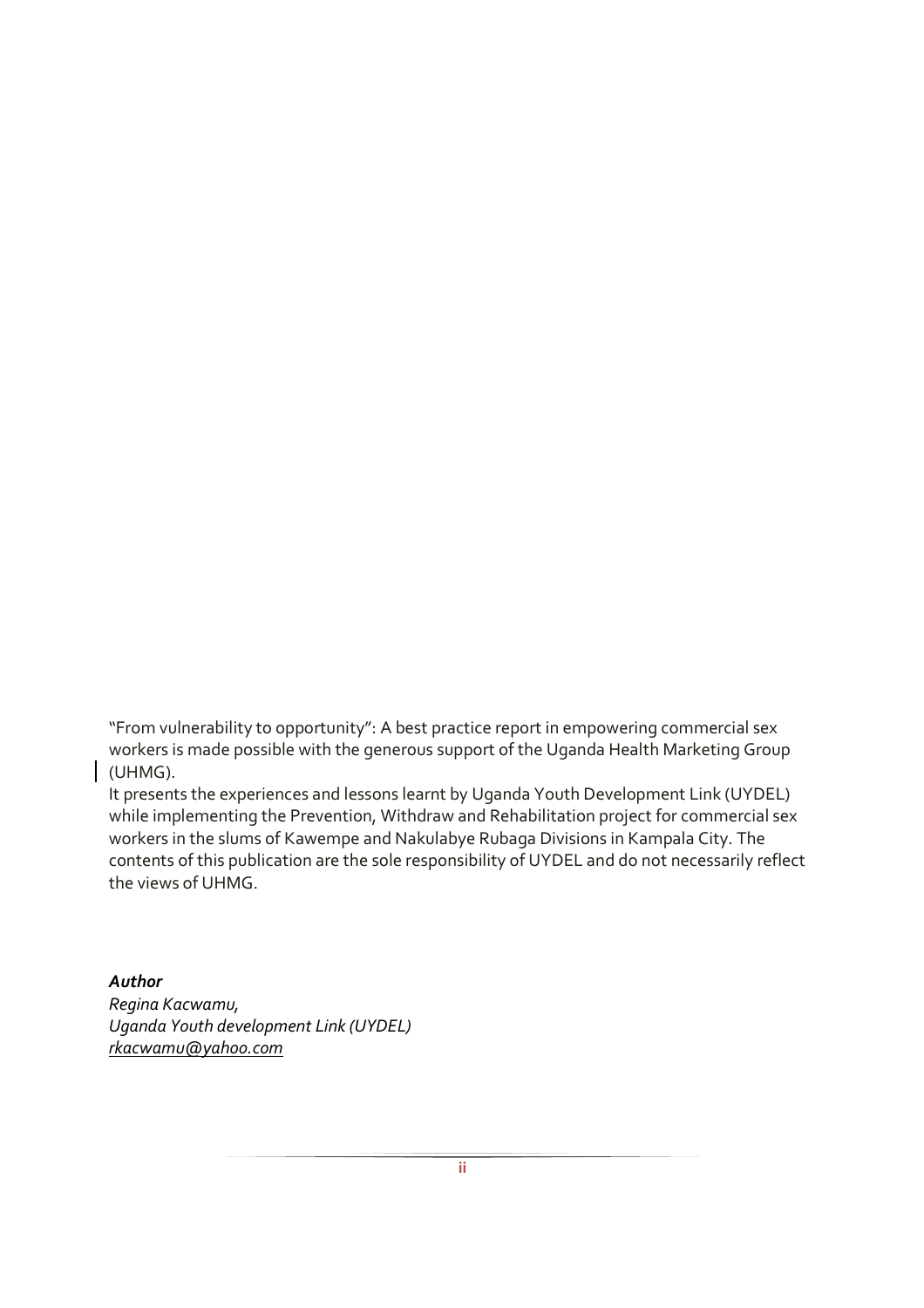The author acknowledges the support of our partners, the Uganda Health Marketing Group (UHMG) for the technical, material and financial support to implement this project, from which these experiences and best practices in empowering young women (survivors of commercial sex work) are derived.

In addition, we thank Mr. Rogers Kasirye and Ms. Nabulya Anna for providing technical guidance for the implementation of this project as well as editorial support to this document. The Project staff Ms. Annet Namulinda and Ms. Rachael Amucu at Bwaise outreach site, Kawempe Division and Ms. Acham Esther at Nakulabye, Rubaga Division. Your hard work made the implementation of project activities and documentation of experiences that formed the basis for this report possible.

Special gratitude goes to all the UYDEL staff and Volunteers who through their work provided assistance and support to the implementation and documentation of this project.

Profound gratitude goes to all the young people and the communities who, by participating in this project shared with us their lives and allowed us to learn from their own experiences of revival and empowerment.

May you continue to make a difference in young people's lives.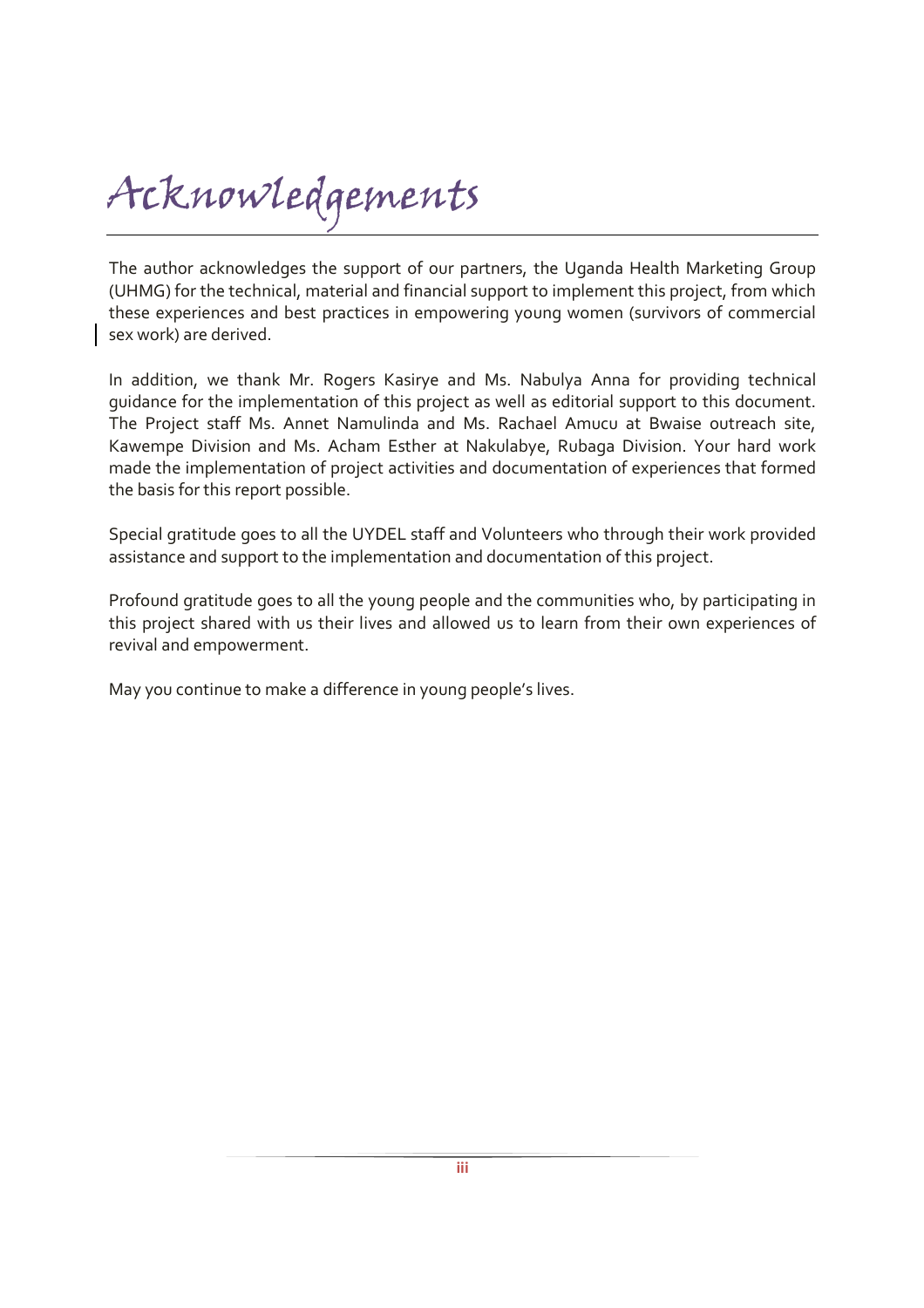### Content guide

| Empowering CSWs to provide HIV prevention messages ----------------------------- |  |
|----------------------------------------------------------------------------------|--|
|                                                                                  |  |
|                                                                                  |  |

List of Acronyms

CSWs – Commercial Sex Workers HIV - Human Immunodeficiency Virus PE – Peer Educators NGOs – Non Governmental Organizations UAC - Uganda AIDS Commission UYDEL – Uganda Youth Development Link UHMG – Uganda Health Marketing Group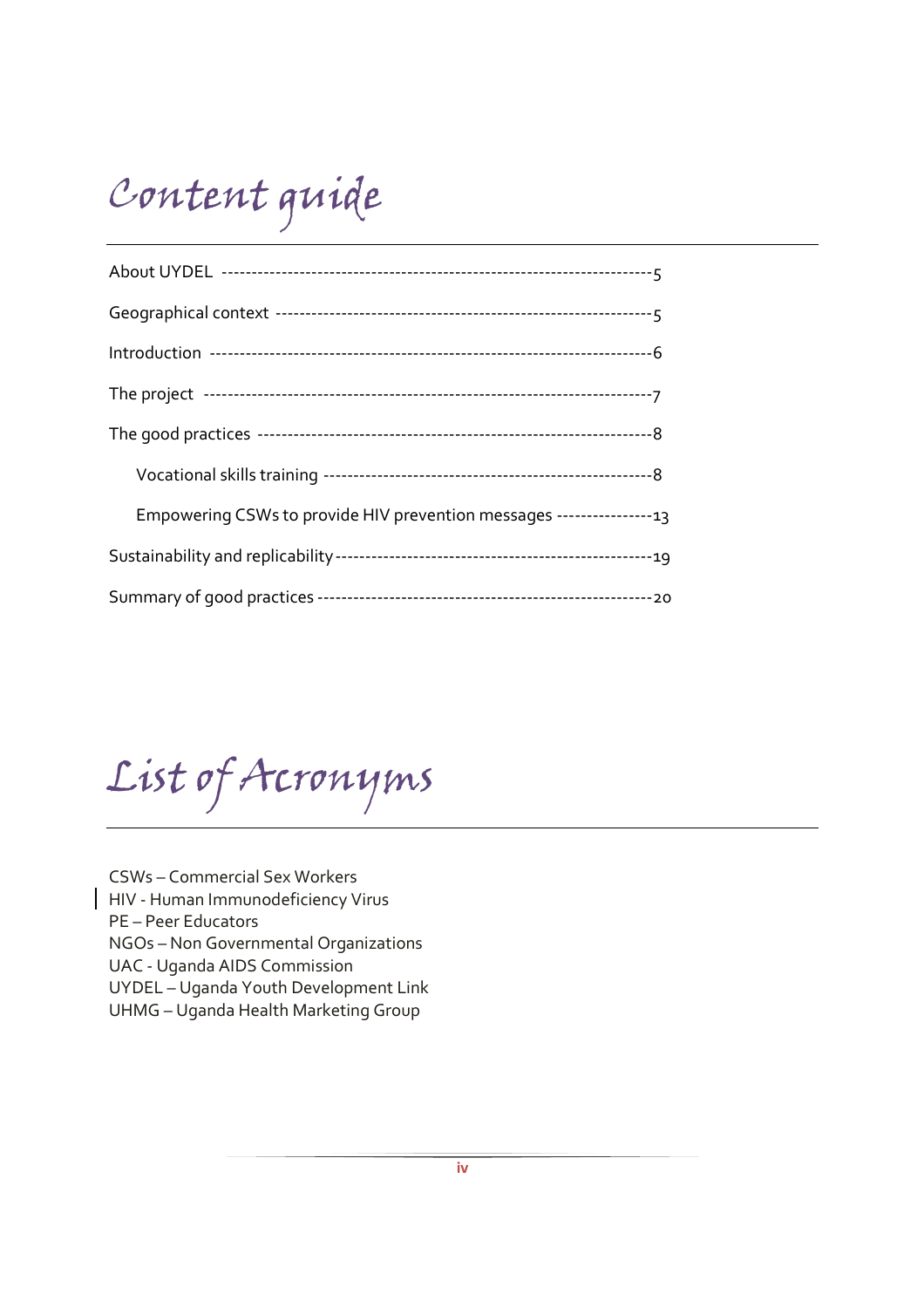### About UYDEL

Uganda Youth Development Link is a non-governmental youth serving organization that seeks to improve the lives of vulnerable children and youth and communities through providing opportunities for accurate information and cognitive and livelihood skills so that they can become useful citizens of Uganda. Established in 1993, UYDEL implements programmes on HIV/AIDS prevention, Adolescent reproductive health, children's rights protection, and drugs and substance abuse; targeting children and youth at risk of HIV, Orphans and vulnerable children and children and youth involved in commercial sexual exploitation, child sexual abuse and exploitation, trafficked children and young people involved in drugs and substance abuse. UYDEL implements these programmes in four districts of central Uganda including Kampala, Mukono, Wakiso and Kalangala using drop-in-centre and community outreach service arrangements.

### Geographical Context

As I speak to Joyce *(not real name)* at the UYDEL outreach centre at Bwaise. I finally get a clear understanding on how devastating commercial sex work is in the lives of young girls. She is 16 years old and full of energy. She was trafficked to Bwaise to engage in commercial sex but was originally promised education but like many vulnerable children trafficked to the city, she never stepped in class. The trafficker -"aunt" was a sex worker and often used her single room in Bwaise as a lodge. At the age of 14, she was forced to engage in commercial sex contribute

income towards rent and food. Bwaise like many other slum areas around Kampala City is notorious of floods during the rainy season. During this time, Joan and the "aunt" would look for (men) to take them to lodges that are not flooded in exchange for sex for a safe night. She also took nude pictures that were sold to the public by pimps. Many other girls participating in UYDEL programmes present horrific stories of how they entered and how they were

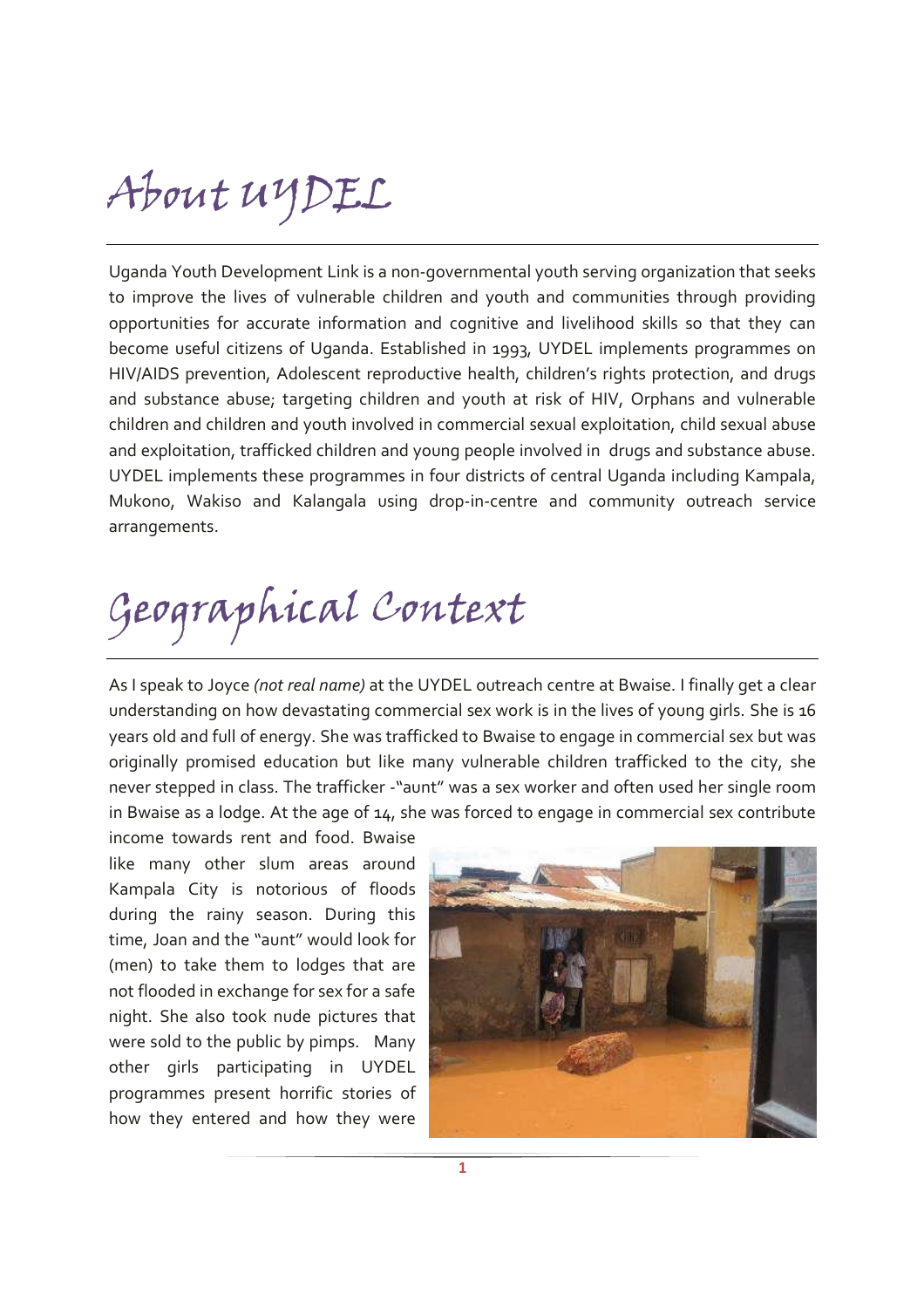exploited in the sex trade against their will but were forced by the conditions in their families and communities. Slum areas in Kampala city are places where anything can happen, where the brave survive. They have different names, of cities and things e.g. kimombasa that represent hard life. Young women and children survive on trading sex for food, shelter and other basic needs because they believe sex work is a business that does not need capital. They are crowded, flooded, filthy and congested. From drug abuse to child prostitution to violence; everything is possible.

### Introduction

For many years, Commercial Sex Work has been a major concern in discussions and strategies about the global AIDS and HIV epidemic. The Uganda AIDS Commission recognizes that sexual transmission continues to be the main source of new HIV infections, accounting for 76% of new HIV infections in Uganda<sup>1</sup>. Commercial sex work has been singled out as one of the risk factors fueling the epidemic whose prevalence stands at a staggering 6.4 %. According to the national sero-survey (2005), HIV transmission is currently highest among married people (42%), with commercial sex workers (21%) and from casual sex (14%). CSW in Uganda is illegal, but it is rapidly growing especially in the urban areas and is one of the most exploitative and abusive forms of children's rights.

Young people between the age group 15 -24 years are being driven into this dangerous form of exploitation regrettably, to satisfy the sexual "appetites" of adults, meet family needs, acquire luxurious things and meet personal needs. In the slum areas of Kampala city, majority young people engage in CSW purely for survival reasons. Many dropped out of school early, do not have employable skills, need food and housing and only view their bodies as "free capital" to earn quick money to meet their personal and familial needs. The exposure to unprotected sex, drugs and alcohol abuse and multiple sex partners are among the risky behaviors increase chances of HIV infection and transmission and other reproductive health problems among commercial sex workers. Despite their exposure to HIV infection and other physical and emotional dangers, commercial sex workers find it difficult quit the practice because they do not have the necessary skills to support themselves economically and socially. Many of the young people engaging in commercial sex work are early school drop-outs with no life skills and livelihood skills to compete effectively and efficiently in the ever growing Ugandan labour market.<sup>2</sup>

<sup>1</sup> UAC (2005): *National HIV/AIDS strategic Plan 2007/8 – 2011/12*

<sup>2</sup> UYDEL 2009/10: *programmatic reports on rehabilitation of CSWs projects.*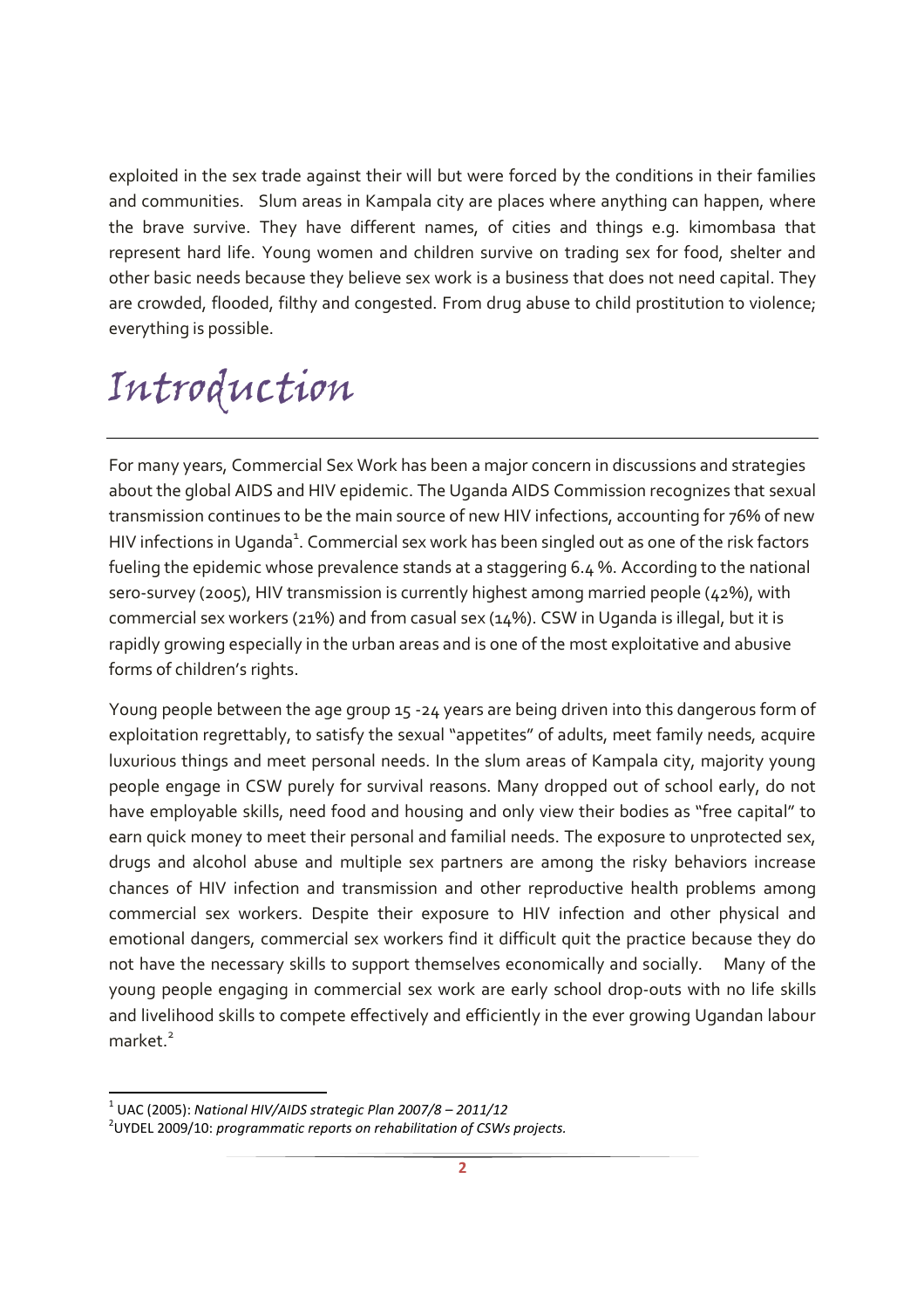The project

This report presents good practices that emerged out of the implementation of *"The Prevention, Withdrawal and Rehabilitation project for Commercial Sex Workers in Kawempe and Rubaga Division, Kampala District"* by UYDEL, with financial and technical support from Uganda Health Marketing Group (UHMG). The project built on the demonstrated successful practices in empowering commercial sex workers that have been implemented by UYDEL since 2003. The project aimed at raising awareness on HIV transmission, prevention and scaling up services for commercial sex workers and strengthening the community social protection networks to prevent, withdraw and rehabilitate sex workers. The project empowered CSWs with life skills and safer alternative sources of income to reduce dependency on finances raised from commercial sex work which exposes them to HIV infection, thus ultimately withdrawing them from the trade.

*Summary of project achievements 2009-2010*

- *1. 170 young people involved in commercial sex were identified, rehabilitated and resettled with their families and friends*
- *2. 30 CSWs were trained as Peer Educators*
- *3. 146 CSW completed vocational skills training and were successfully reintegrated with their families*
- *4. 3000 visits were made by the CSWs to the UYDEL drop in centers*
- *5. 10,000 community people were reached with HIV prevention messages*
- *6. 500 CSWs and their clients were referred for HIV Counseling and Testing, STI diagnosis and treatment, and Family Planning services*
- *7. 30 bar/lodge/hotel/brothel owners were oriented and supported to develop HIV/AIDS workplace policies*
- *8. 300,000 condoms were distributed to CSWs and their clients*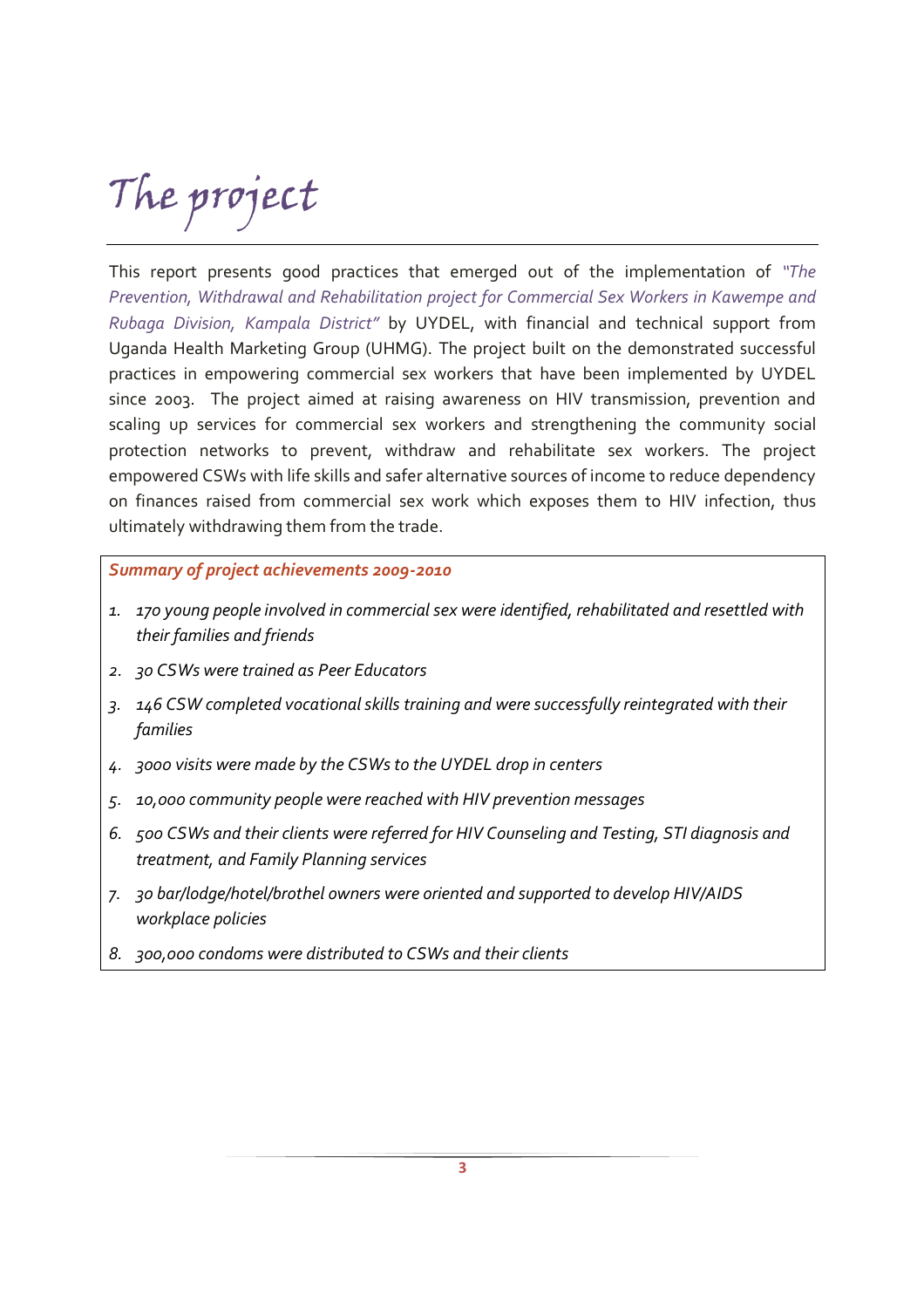# The good practices

#### *1: Vocational skills development among CSWs*

#### **Practice 1: Identification and assessment of CSWs for Vocational Skills Development**

In Uganda, where commercial sex is illegal and stigmatized by society, young people do not easily access services particularly reproductive health and HIV prevention and care due to fear of stigma. Commercial sex workers are one of the hard to reach groups of young people.

UYDEL worked with a number of stakeholders to identify beneficiaries. They included local leaders, bar and lodge owners, peer educators and former beneficiaries of UYDEL programmes; who identified and referred CSWs to UYDEL drop-in-centers located in the slum areas where (Nakulabye, Bwaise and Kalerwe) where CSWs lived and worked. The involvement of different community members was important in ensuring smooth mobilization of the real target group since they (CSWs) were more known in their communities than to UYDEL social workers. It helped to foster community involvement and acceptability, especially as they viewed it as a safe alternative to CSW.

Working with former CSWs who had benefited from UYDEL programmes before was the most successful mobilization tool, because they knew some of the CSWs, they understood their situations-since they had also been involved in commercial sex work before and were trusted among their peers. Due to the fact that there are many vulnerable girls who would want to benefit from the programme even if they are not necessarily commercial sex workers, UYDEL social workers applied specific selection criteria to ensure that the right people (girls involved in commercial sex work) benefit.

The selection criteria included:

- The person must have been aged between 15 and 49 years
- Currently involved in CSW and living in slums of Rubaga or Kawempe Divisions.
- Should have realized that being involvement in CSW is risky business and therefore ready to receive help to find alternatives for CSW

The social workers had a series of individual dialogues with each beneficiary to understand their stories, their lives and their future aspirations. This also helped build a trusting relationship between the beneficiary and the social workers and made it easier for them to tell their stories in-depth with a person who will not judge them, since most information about their sexual lives was very sensitive and personal. These sessions included elements of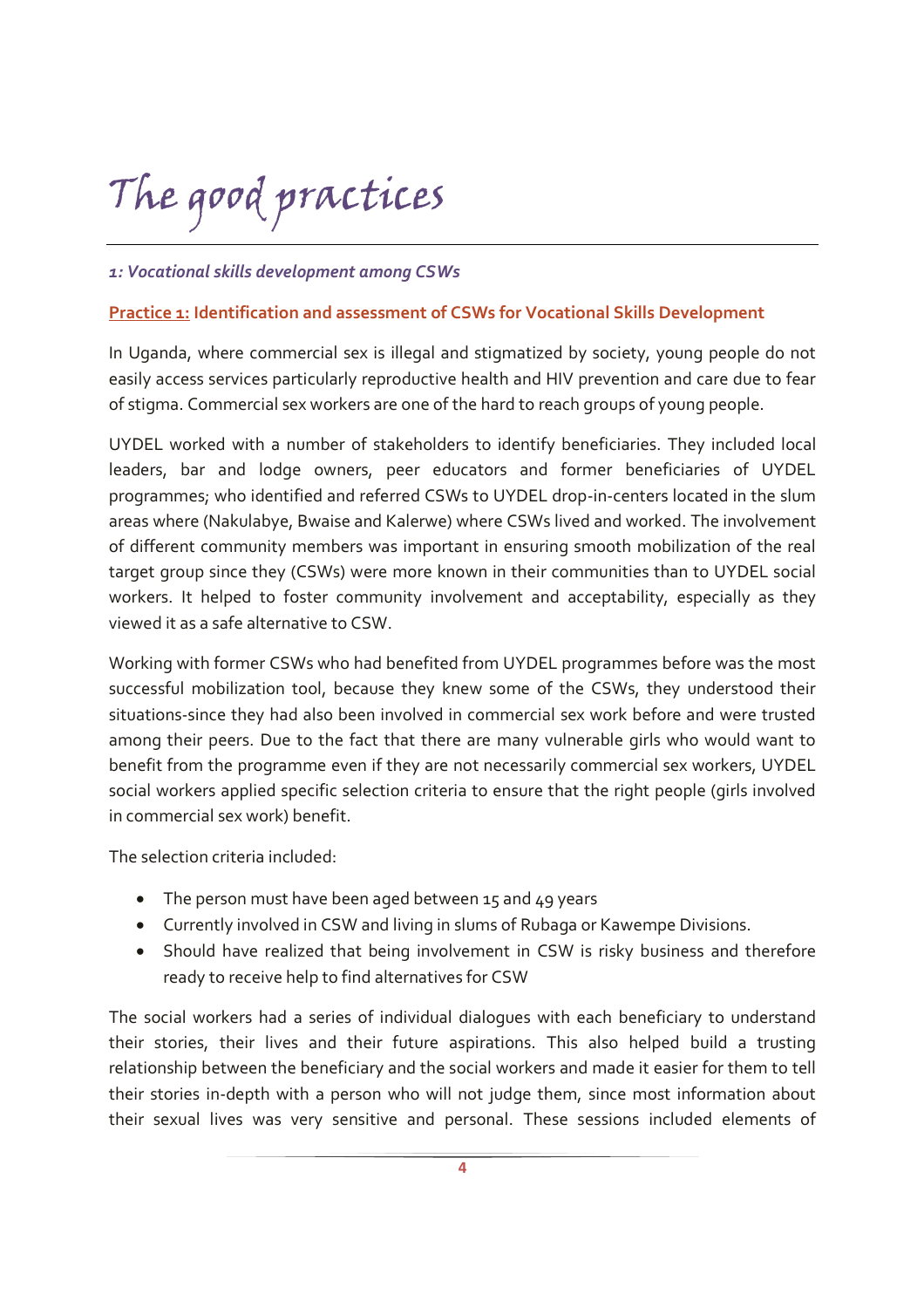counseling and guidance where each individual was guided on developing solutions for the disturbing issues they experience and chose skills and income generating options to do after vocational skills training. *Each individual session encouraged knowledge sharing on critical issues such as family planning, HIV/AIDS, life skills, resilience and problem solving. The encounters strengthened relationships and trust between social workers and young people.* Personal interview with social worker in Bwaise  $15^{th}$  July 2010

In addition to individual dialogues with each beneficiary, together with the social worker they planned a home visit where social workers and volunteers visited their homes and talked to caretakers for those who had them. The home visit helped social workers verify the information given by the beneficiary during the assessment stage, provided clear understanding of the living conditions and challenges they go through in their communities.

Home visited also provided opportunities to social workers to sensitize caregivers about positive parenting, commercial sex work and HIV/AIDS. The home visit is important as it provides a second step after assessment for the beneficiary and their family to start preparing for resettlement.

Each dialogue was documented and filed in a personal file that was kept confidential. The personal file for each individual consists of important information and reports of follow-up that detail information about the beneficiary, the interventions that UYDEL has provided, the resettlement plans, a full size picture and tracking information. This practice ensures proper documentation of client's rehabilitation at every stage, thus avoiding repetitive interviews and makes follow-up easy.

As a result, a total of 170 CSW (5 male and 165 female) were identified, assessed, visited at their homes, and successfully enrolled into vocational skills training classes at UYDEL youth drop-in-centers and outreach posts in Rubaga and Kawempe divisions. A total of 05 girls out of the total 170 CSWs identified were rehabilitated at the residential section of the UYDEL vocational and rehabilitation centre at Masooli because they did not have proper homes, and it was important to withdraw them from the community to guard against relapse.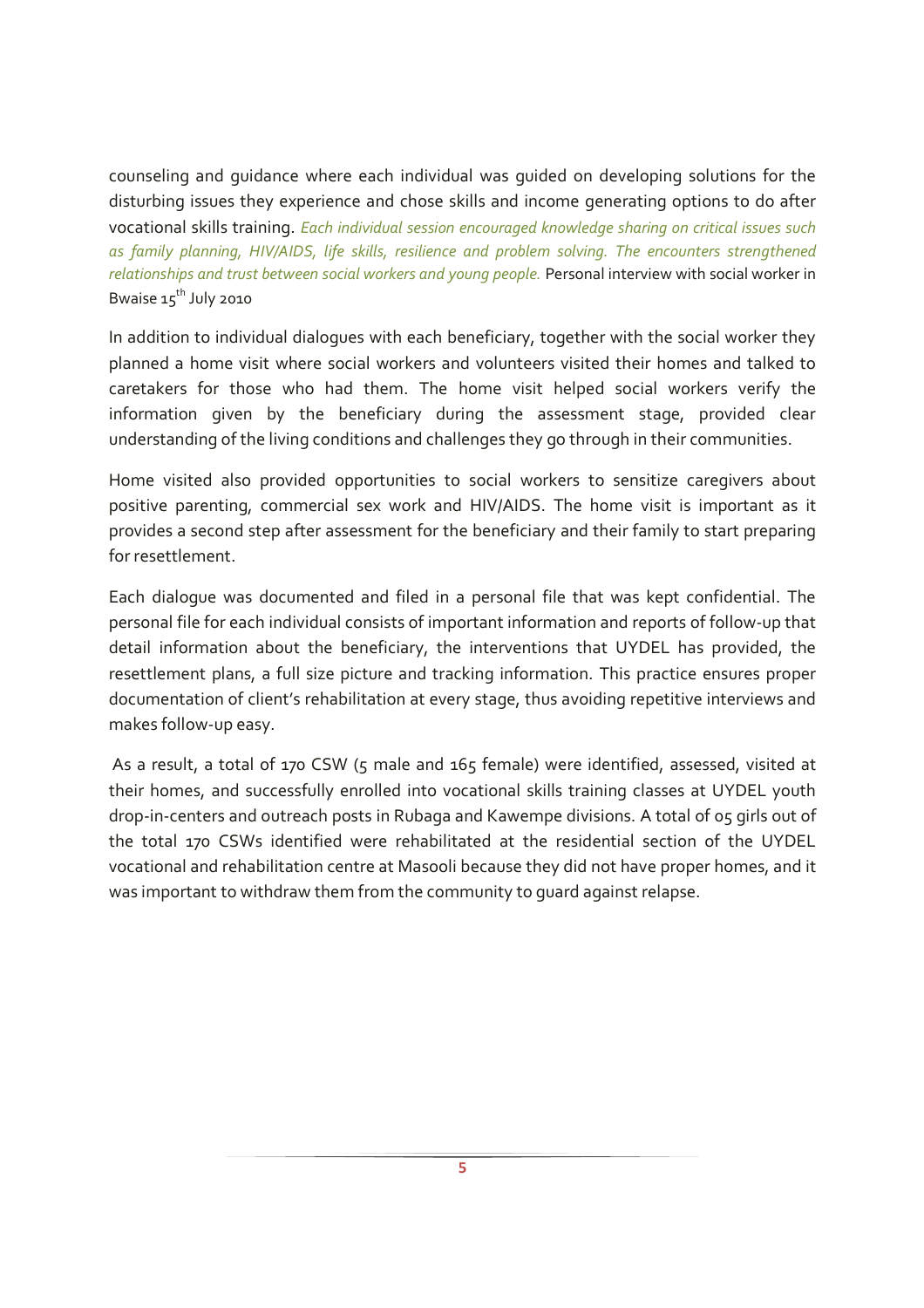#### **Practice 2: Vocational skills training**

The assessment process provided information not only on the history and lives of CSWs but also on their choices of services they needed during the rehabilitation process. All the CSWs



identified were placed in vocational skills training because they did not have interest and were too old to go back to formal education. Each beneficiary was helped by a social worker to identify these choices and subsequently placed in vocational skills of various trades. These included hairdressing, tailoring, Electronics, sweater knitting, catering and beading, weaving decoration, and Handcraft making.

They were taught at UYDEL drop-in-centers and outreach posts in the slums of Bwaise (77), and Nakulabye (90) and a (5) Masooli. Local artisans with training and hands on experience in training and running businesses in the trades provided the necessary skills and mentoring for a period of 3 - 4 months for hairdressing and 6 months for tailoring and other trades. Three of the artisans that provided the skills at the UYDEL drop-in-centers were former commercial sex workers that had been trained and rehabilitated by UYDEL. All the artisans/trainers and beneficiaries were oriented on the expectations of the training, and artisans specifically were oriented on the ethics of working with CSWs such as confidentiality, mentoring, and youth friendly services among others.

Throughout the process, UYDEL provided training materials and on-spot supervision to facilitate the training and support staff to effectively perform their roles. The most important challenge faced during implementation of this activity was dealing with the overwhelming expectations the CSWs had about the programme. They expected to get money to meet basic needs such as food and rent. Others were irregular attendance at the beginning because they had to first make money from commercial sex to survive and for those that had children needed to first prepare breakfast and lunch and also find baby sitters before they could come for training. The social workers provided on-going individual counseling and support to further encourage the girls to remain committed to the training despite the challenges of surviving without the quick money from CSW.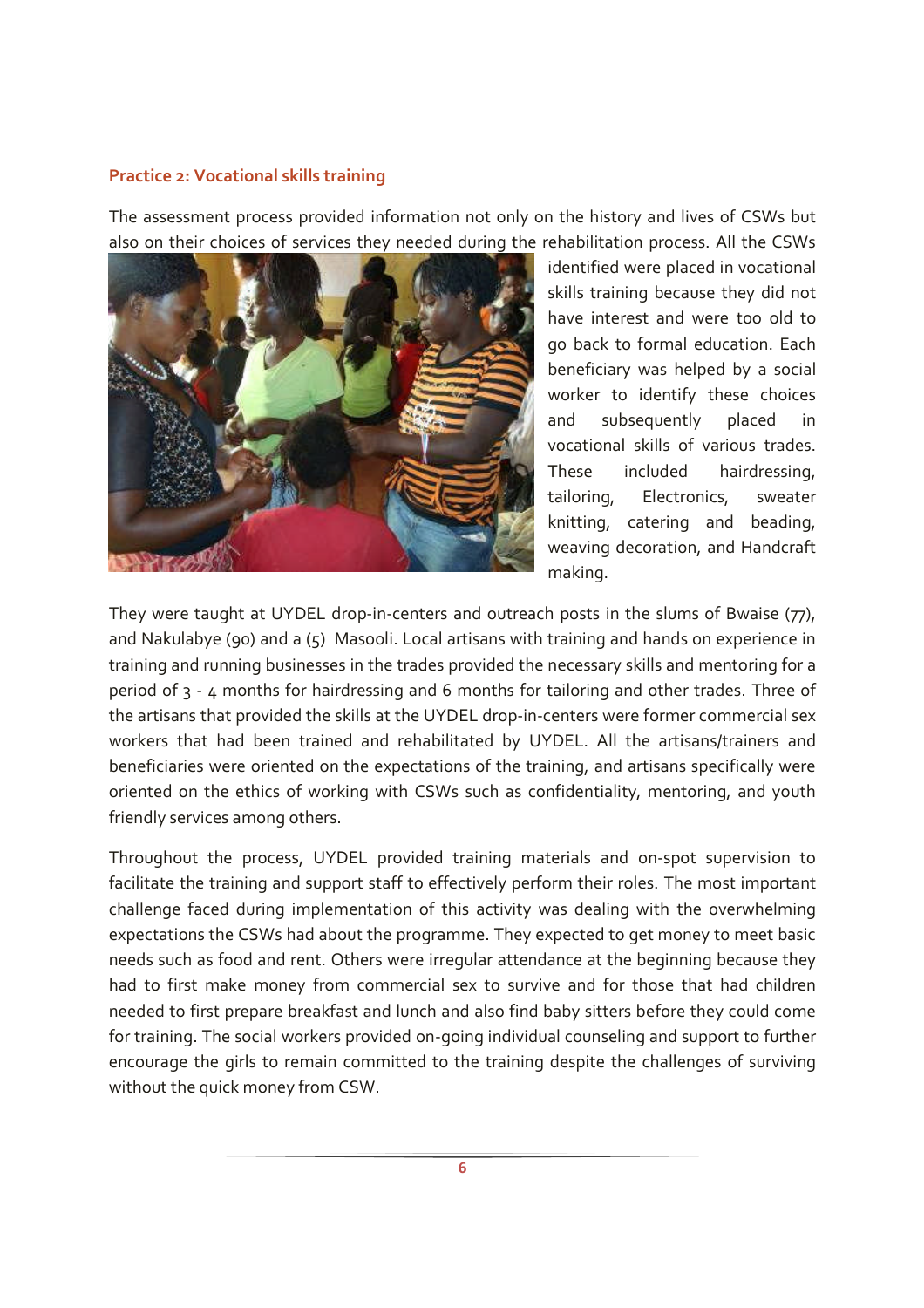The vocational skills training was blended with other psycho-social support including counseling, life skills training, information and services on reproductive health, family planning and HIV/AIDS prevention and care and business skills provided by UYDEL social workers and volunteers and external resource persons. This blend of psycho-social support information and services and vocational skills makes a very important contribution of providing information and skills for psycho-social wellbeing of the individual beneficiary, equips the young person with employable skills and provides the motivation to adopt positive behavior and lifestyles.

The benefit of training in vocational skills is provision of immediate employable skills in trades such as hairdressing and tailoring that provide alternative employable opportunities that are risk-free and can generate quick income; thus presenting more opportunities to abandon the sex trade. In addition, empowering former CSWs to the level where they can provide the same skills (as artisans/trainers) to other young women provides the confidence to the beneficiaries that they are in a safe space with people who understand their concerns. It also provides the motivation to abandon sex trade as role modeled by their trainers who were also once CSWs.

#### *The process*

- *Youth is received at UYDEL centre by social worker, assessed and profile documented.*
- *Counseling and guidance session help to make plan and choices for skills and special help needed.*
- *Youth placed in a class with an skilled tutor who is also oriented on youth friendly services.*
- *Ongoing counseling and follow-ups made to ensure the youth copes and remains committed to training.*
- *Life skills building sessions including peer education and group sessions) held concurrently with vocational skills training*
- *Other opportunities for HIV testing, treatment of STIs, and information on prevention given.*
- *Positive recreation such as drama and sports for talent identification and bonding conducted.*
- *Youth graduate with resettlement kit to help them start own businesses*
- *After three months, social workers follow-up to assess progress and offer backup support to practice skills*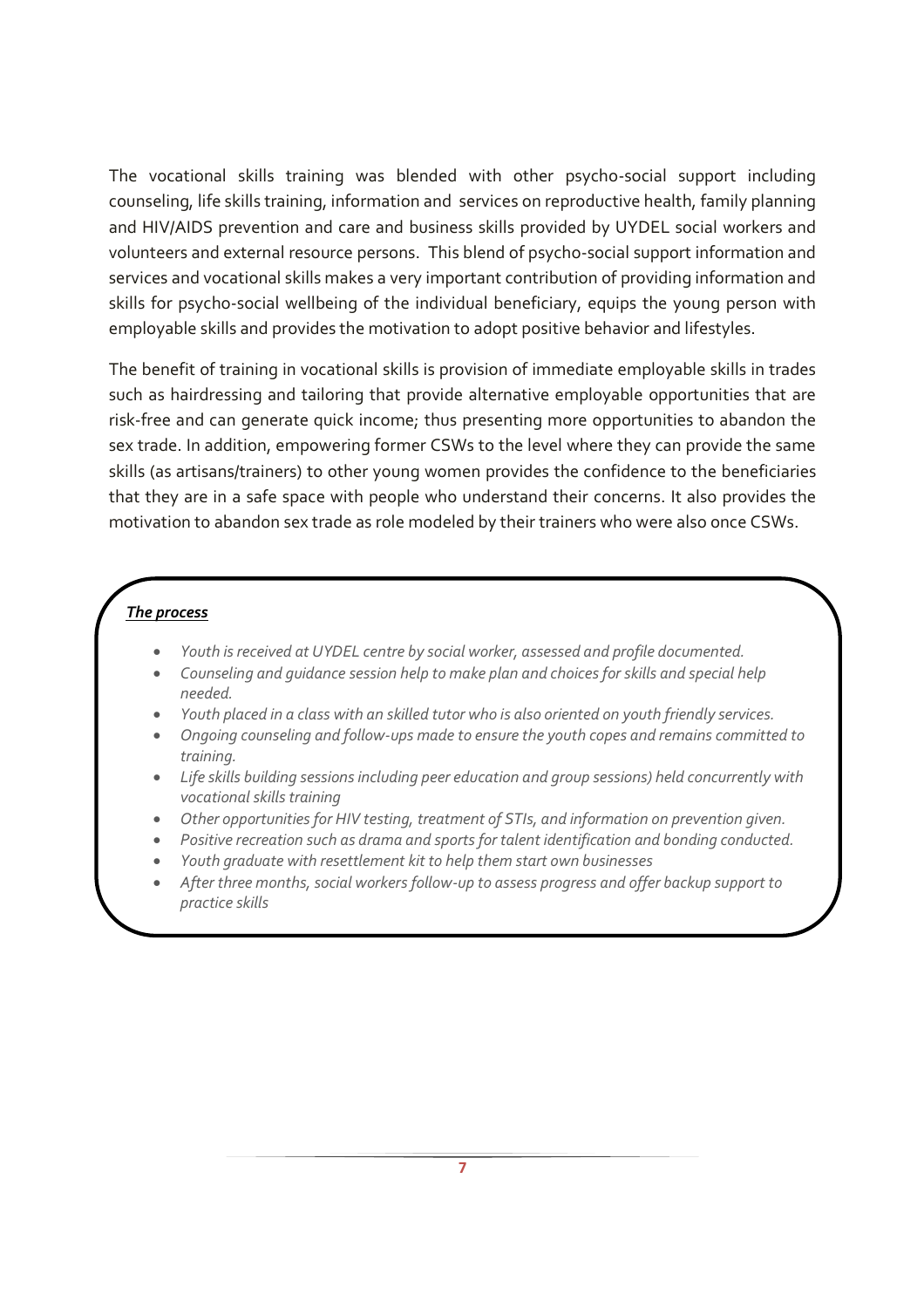*Fat 28 years (name disguised) stays in Bwaise with her three children. She joined the hairdressing class at UYDEL drop-in-center in Bwaise, and graduated later that year in the month of December 2009. She is one success story who completed her training in hairdressing and proceeded to start her own business, in braiding women's hair on the verandah of her home. She dropped out of school in Senior One because her mother could not afford to pay her school fees. She run away from home to stay with her peers in Bwaise because of sexual abuse by her uncle who impregnated her with her first born of 8 years. While with her friends, fat got a boyfriend to give her money to survive. She had two other children with this man but later, the man abandoned them. At this point, she entered commercial sex work to enable her meet the necessities and school fees of her children. She smoked tobacco (Mindi), which is believed to be a good luck charm to attract more customers and took drugs and alcohol to escape the guilt and trauma of commercial sex work. Her income ranged between 2,000 and 10,000 Uganda shillings per night and nothing on bad days.*

*During training she was equipped with skills in hairdressing, business skills, and life skills and was also provided with reproductive health services such as family planning and education in HIV prevention. All this exposure enabled her to make right choices and shaped her decision to stop commercial sex after realizing all the risks involved. Fat says she earns enough from this business to buy food, pay rent, school fees and other basic necessities for her children. She currently saves 2,000 shillings a day from the braiding business but is happy she is able to save. "I had never saved money in May life, I know it is little but I know it will grow to give me capital to start a big salon in town". says Fat. Her dream is to be able to educate her children up to university. Source: UYDEL, programmatic report July 2009*

#### **Practice 3: Resettlement and reintegration with families**

Together with the beneficiaries, the social workers prepared resettlement plans. A resettlement plan is made during a one-to-one dialogue/counseling session between a beneficiary and a social worker. It details what the youth has benefited from the organization and plans to utilize the skills she has learnt. Out of 170 young women trained, a total of 146 of them were successfully reintegrated with their families/communities. After 3 months a followup assessment was done by social workers involving a visit to individual beneficiaries at their workplaces and homes to monitor progress, assess challenges and provide continuous encouragement and help to beneficiaries to continue practicing positive and safe sex behaviors and practicing the acquired skills.

Despite their community environments that do not provide positive role models since many women depend on commercial sex to survive, a total number of 99 beneficiaries had started 45 group businesses, while 53 were working individually (employed in various salons in Bwaise, Nakulabye and Wandegeya or working on their own on verandahs of their homes). Depending on individual needs, the followed up beneficiaries were boosted with hairdressing equipment and rent to improve their businesses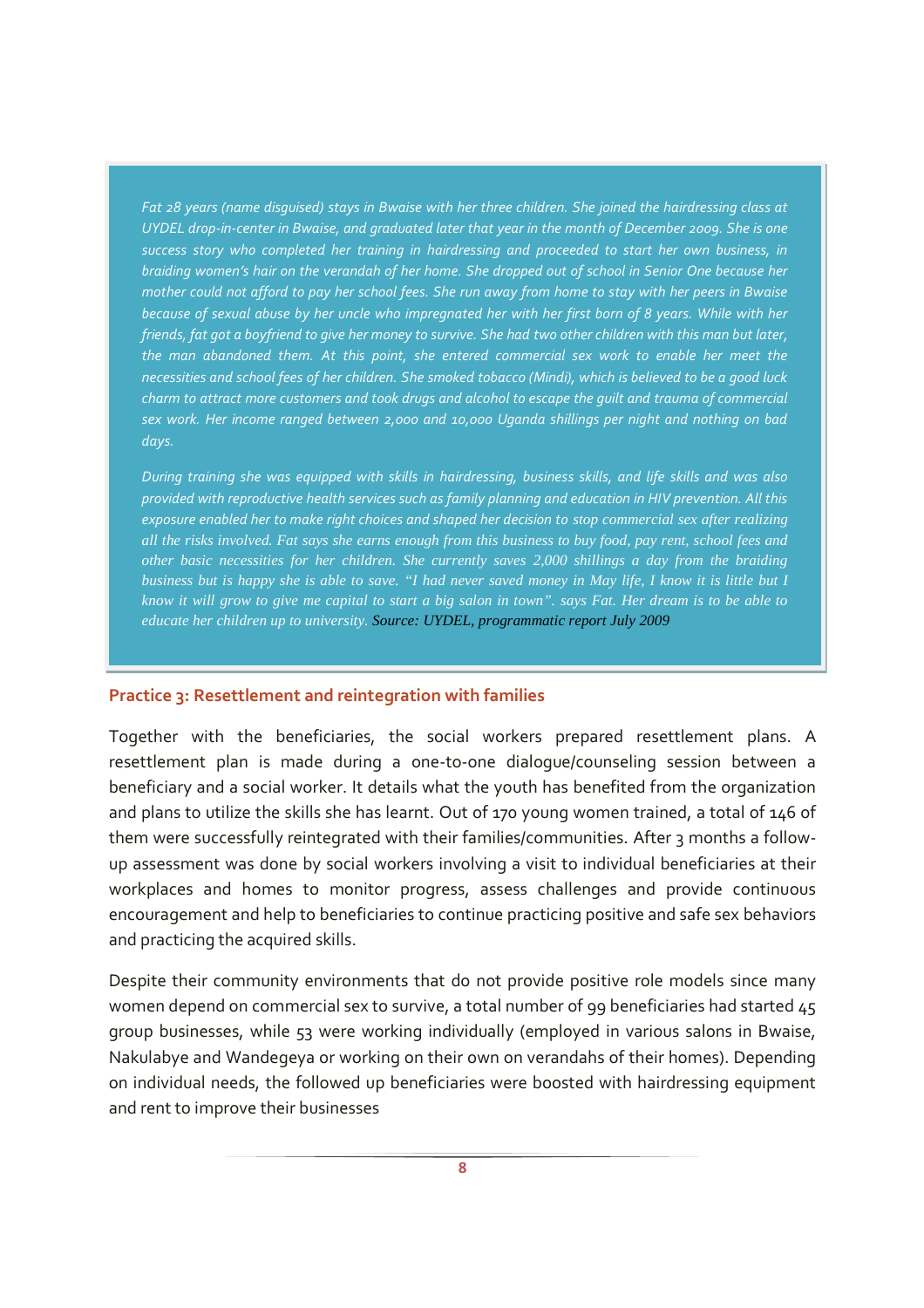This activity has provided an important lesson for vocational skills training programmes for high risk groups of young people such as CSWs about the need to plan for substantial support for capital or link the beneficiaries to credit facilities to reduce chances of relapse into CSW by enabling them utilize the skills they have gained.

#### *2: Empowering CSWs to provide HIV prevention messages*

#### **Practice 4: Working with Peer Educators**

Peer education is one of the flagship strategies incorporated in all UYDEL programs. The project relied on a network of volunteer peer educators (PEs) who were selected among CSWs benefiting from the project for their influence among their peers, interpersonal relationship skills and potential for role-modeling positive behavior among. In 5-day training workshops, a team of 30 peer educators (15 per division) was equipped with knowledge on reproductive health including HIV/AIDS, life skills and leadership skills to be able to mobilize and play peer education roles. They were supported by social workers and volunteers to mobilize their communities, educate their peers and document their experiences. Each social worker and volunteer was a signed a team of 5 peer educators whom they supervised and mentored supported to perform their roles. This helped the peer educators get a great deal of personal attention and support from their mentors. Since peer educators came from the slum



communities and were also CSWs, they were able to contact their peers and motivated them to access services provided by the project. According to the social workers, majority of the young people were referred to the centers by their peers.

Each peer educator was sent out with a mission of causing positive change with their peers. Wherever they found their peers (in homes,

slums, streets or bars), they established rapport, promoted and distributed condoms, provided information on sexual reproductive health, condom use, HIV/AIDS and services offered by UYDEL. After successfully referring peers to the centre, the social workers provided additional counseling and other individualized services.

Because of the low education levels attained by beneficiaries, they need simplified information on technical issues regarding reproductive health, HIV/AIDS and leadership. The peer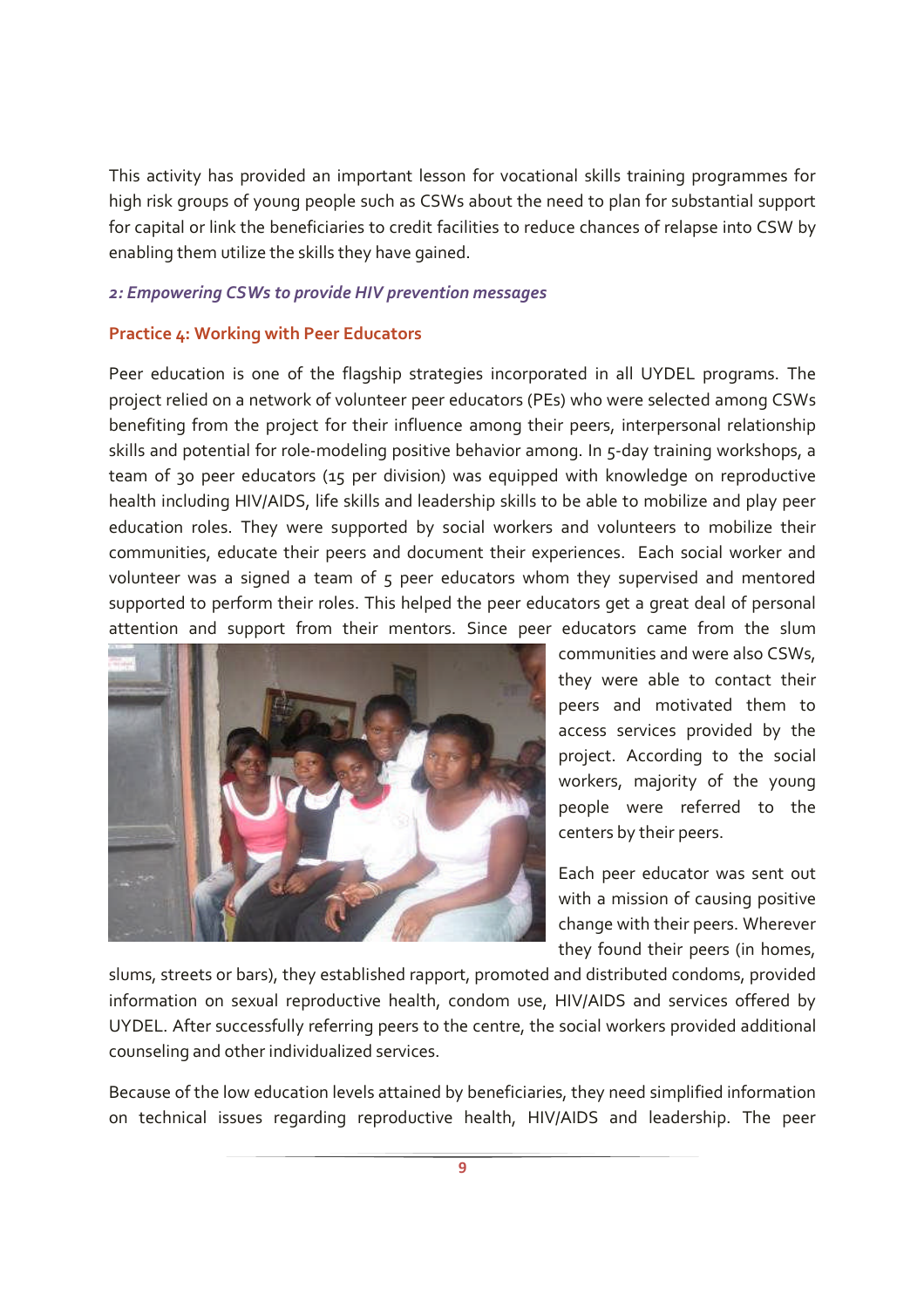education roles is also a voluntary one competing with the survival demands of the peer educators, thus requiring creative options to motivate them to meaningfully get involved in project activities. The project provided t-shirts, training and opportunities for peer educators to represent youth in different fora such as youth camps, meetings and advocacy events. Quarterly meetings were held to provide feedback and above all, peer education roles provided space for leadership roles that attracted respect for the peer educators among their peers as the highest level of motivation.

As a result, many more young people from the slums continue seeking services at UYDEL youth drop-in-centers and more are increasingly interested in acquiring alternative income generating skills than commercial sex work.

#### *Fau 27 years (name disguised)*

*I joined commercial sex work after being abandoned by my boyfriend and family. During that time, one of my friends convinced me to do the trade to end my suffering. At the beginning, I earned 5,000 shillings at the start and I felt relieved because I could cater for my needs. It was also difficult for me because I lived in fear of contracting HIV/AIDS because I had unprotected sex many times. "I forgot about my life and how important it is because I just felt I was already dead and nothing mattered to me". By chance I passed by the Bwaise centre and saw many girls among whom were her friends who were also sex workers learning hairdressing.*

*During my time at UYDEL I realized that I could have a new start. When I tasted for HIV and found myself negative, I felt anew. I was happy that I also met my friends; all of us had made a decision to change our life styles. I was among 20 girls trained to be peer educators. We worked to sensitize other girls and communities through personal conversations with them and music dance and drama on topics such as HIV/AIDS, condom use and living positively with HIV/AIDS.*

*It was not easy at first to because some people would pretend not to want to hear what we talked about, but when we persisted and we showed positive change, they would approach us privately and we would give them information on what to do about their problems. Many of the young people wanted to know more about STDs and what to do after commercial sex.*

*I cannot give back to UYDEL anything equivalent to what I gained but I really want that the project looks for other commercial sex workers and change their lives as it changed mine. The staff should treat them the way they treated us. Source: UYDEL, programmatic report June 2010*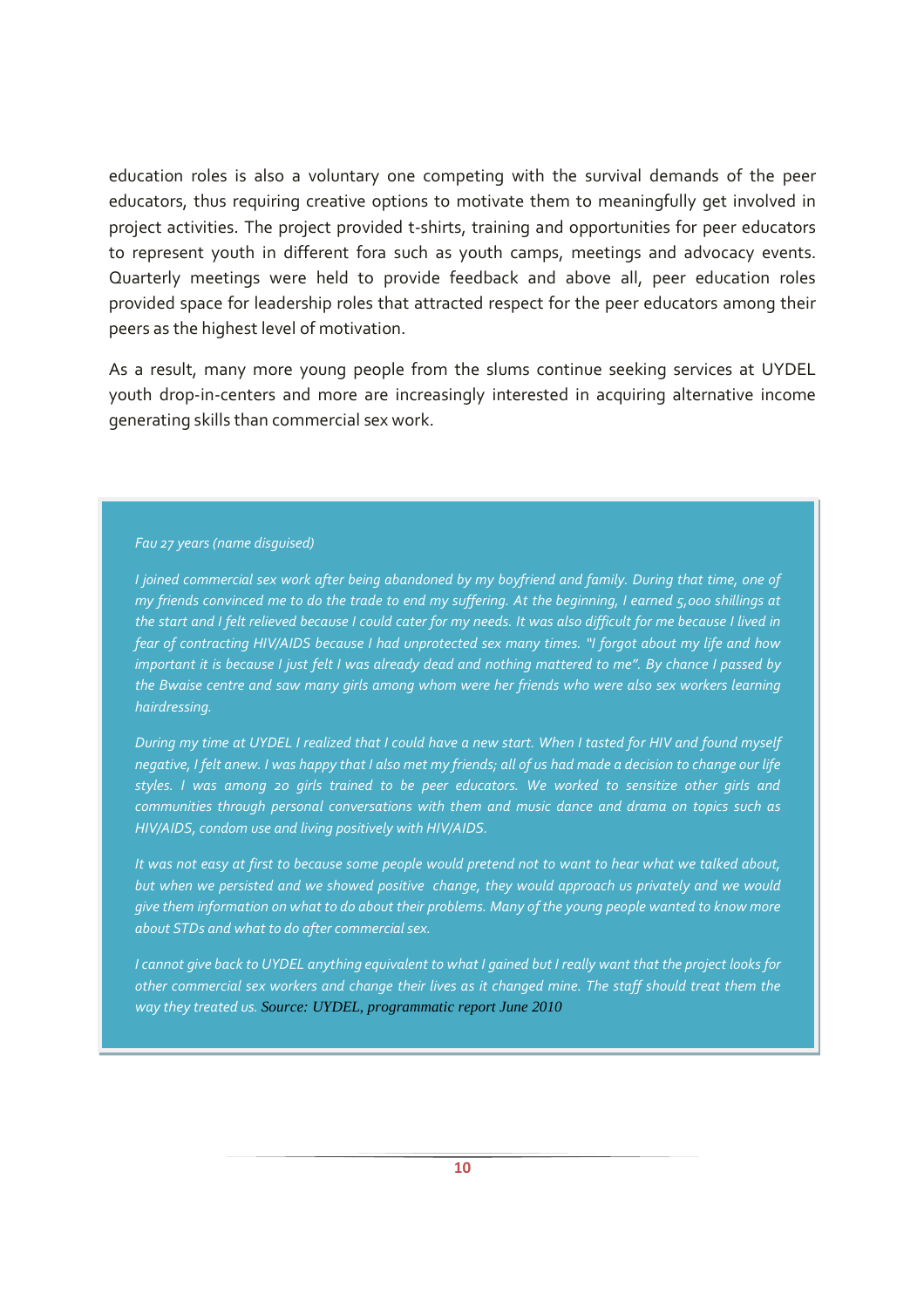#### **Practice 5: Community outreach education programs**

With the understanding that commercial sex work does not only affect the women and girls who trade sex but also their customers and the families surrounding this network; this project focused behavioral change activities to involve local leaders, Parents, Peer Educators and the hotel/ lodge/ bar owners within the communities. The UYDEL social workers and volunteers closely worked with the named categories of people to mobilize different communities to increase awareness of STDs and HIV in relation to commercial sex work, encourage positive sexual behavior such as partner reduction and consistent and correct use of condoms, build self efficacy to start and do alternative businesses to commercial sex and improve health seeking behavior in relation to HIV and sexually transmitted infections. The young people (beneficiaries) prepared and presented these messages to community audiences in form of songs, skits, poems and traditional dances. The social workers provided backup support to answer questions that the communities asked during dialogues organized after 14 dramma shows conducted in Kalerwe, Bwaise, Mpererwe, Nakulabye and Natete slums.

This activity was important in helping young people in the project discover and develop their talents and leadership potential (as some were involved in leading certain activities), sensitizing and creating awareness on the dangers of stigma and discrimination, decriminalization of sex work and also building the confidence to open up about their past experiences for other young women and communities to learn from. Community concerts have not only proved important avenues to pass on messages on HIV/AIDS prevention and CSW to communities in an entertaining and educative way, they are equally important to mobilize potential beneficiaries to access services at the UYDEL youth centers.

#### **Practice 6: Weekly education talks on Family planning and HIV prevention**

The weekly dialogues are group counseling sessions aimed at creating resilience and Behavioral change among the CSWs. With a composition of 20-30 young women (beneficiaries), 2-3 hour long informal discussions were moderated by UYDEL social workers, peer educators, local leaders and former UYDEL beneficiaries once a week. Various topics chosen from assessment of beneficiary's profiles, group recommendations and counseling sessions; ranging from life skills, business skills commercial sex work, HIV/AIDS to reproductive health issues were using participatory methodologies. They are discussed in interactive ways that encourage experience sharing using existing resource materials developed by UYDEL and other organizations.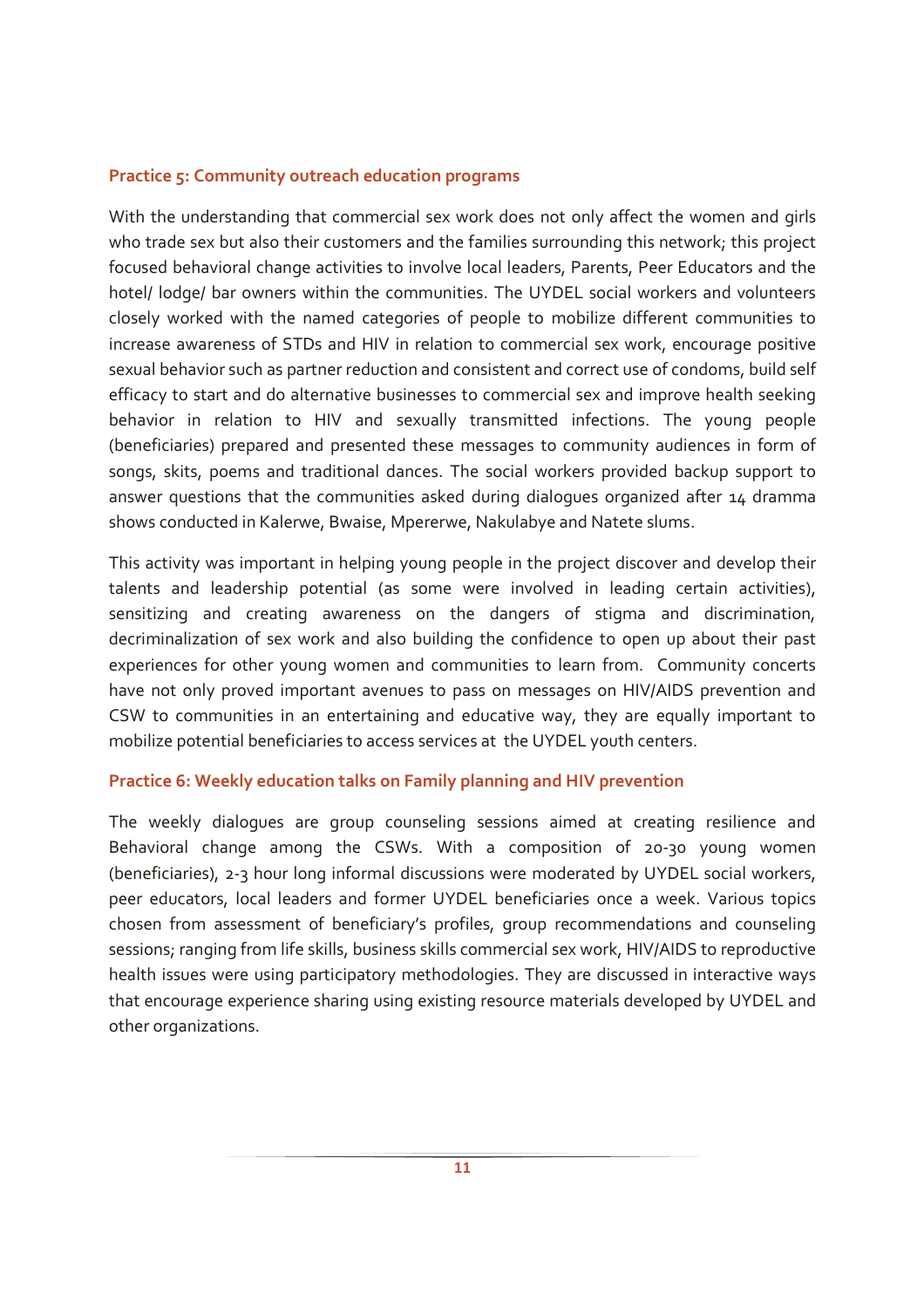#### A typical talk show runs as follows:

- *UYDEL social worker welcomes participants by asking what did/did not go well the past week.*
- *Asks the new members to introduce themselves and then introduces the objectives of the session and how it will be run.*
- *He/she invites the guest speaker to introduce the topic and moderate the session.*
- *After a short health break, each participant is given time to react to the presentation, ask questions and/or give a personal experience/testimony*
- *The facilitator wraps up the sessions with key learning points and everyone departs.*

Through this activity, project staffs were able to increase understanding of various issues among CSWs, provided opportunities for participation and peer education and also gathered important feedback from the beneficiaries that were instrumental in addressing their concerns. This activity supplemented other interventions such as peer education, individual counseling and life skills training and increasing efficacy and behavioral change for positive lifestyles.

#### **Practice 7: Promoted HIV counseling and testing, condom use and positive living**

Through outreach service arrangements, UYDEL increased access and utilization of HIV/AIDS information and testing services. This was done through making contacts with existing service providers that worked with young people on HIV/AIDS and reproductive health programmes. UYDEL's role was to mobilize, provide information and motivate young people through counseling and group discussion sessions motivated young people to know their status and to seek treatment for sexually transmitted infections. The service providers that were particularly Kampala City Council Clinics provided HIV testing, family planning, condoms, treated sexually transmitted infections and information to the young people at free cost at UYDEL centers in the slums. With the help of bar/lodge/clubs and restaurant owners, the condoms were distributed at points where CSWs congregated particularly, at bars and UYDEL centers.

The merit of outreach service arrangements at places where CSWs are used to was very important in gathering their trust to access services, knowing that they were in their own spaces. Again, working with managers of entertainment places helped to increase availability of condom supplies and therefore uptake.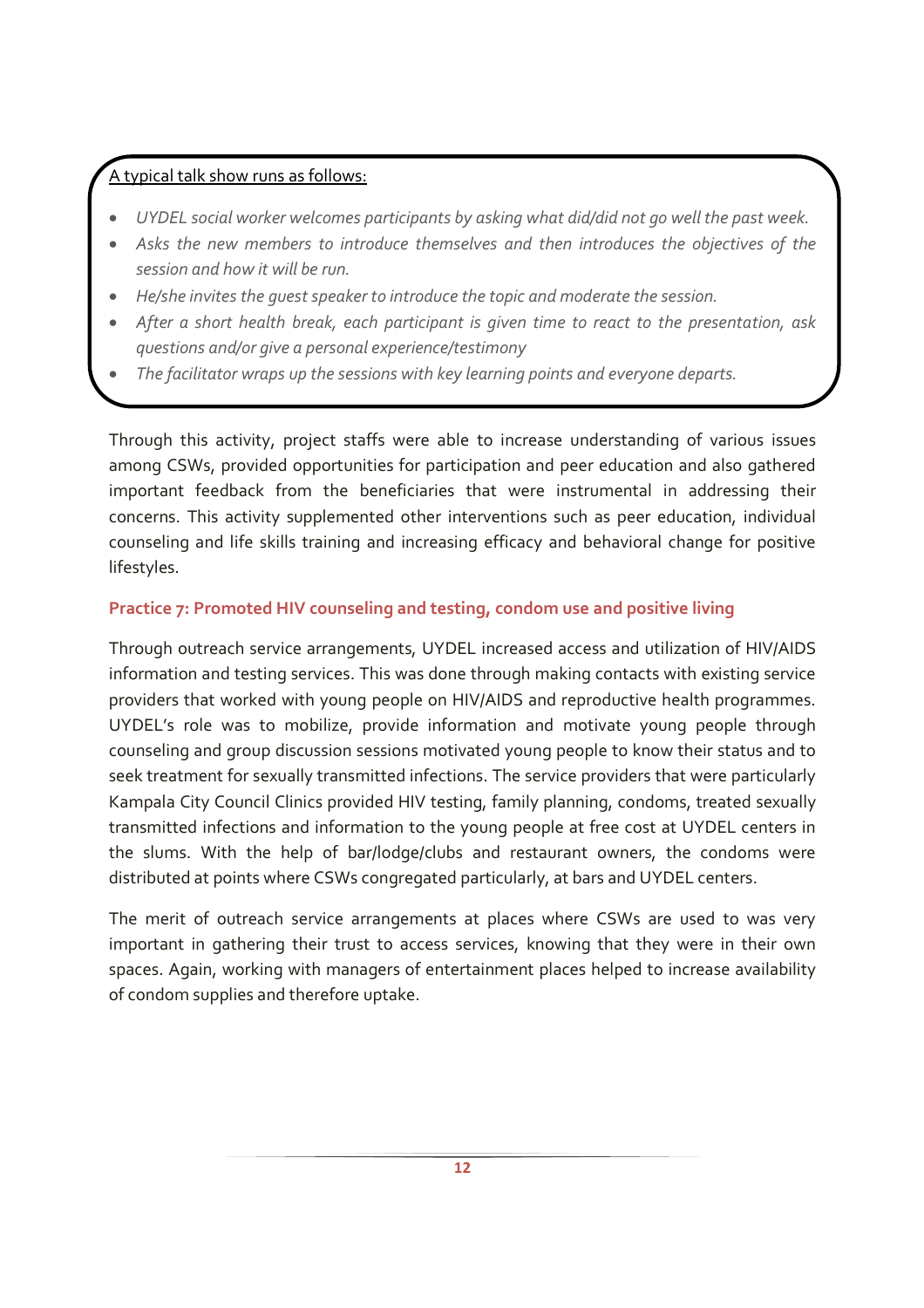#### **Practice 8: Development of partnerships and service networks**

The project demonstrated the effectiveness of working in close collaboration with NGOs, peer education networks, local leaders and bar/lodge owners to provide collective and comprehensive prevention and psycho-social services for beneficiaries. The collaborating partners were identified by virtue of their positions and contribution in the communities. They were formally contacted and oriented (in a workshop) to contribute to provision of services and prevention efforts for CSWs in their communities.

The local leaders mapped hotspots, risk and protective factors for commercial sex work in their



- The bar and lodge owners distributed and promoted condoms among CSWs and referred CSWs operating from their businesses for services at UYDEL drop-in-centers
- Uganda Health Marketing Group (UHMG) provided condoms and family planning (birth control) supplies that aided community education activities.

The benefit of this practice was the

opportunity for a beneficiary to receive services beyond UYDEL, thus maximizing the use of

communities and actively mobilized their communities for education programmes.

- The peer education networks of CSWs actively mobilized their peers and passed on messages for behavioral change
- Kampala City Council clinics (Kawaala Health Centre III, Kawempe Health Centre (IV) and Naguru Teenage and Information Center) provided HIV counseling and testing, sexually transmitted information treatment and general health information on HIV/AIDS, family planning and sexually transmitted infections.



resources within the community. UYDEL however relied on the good will and timeliness of the collaborating party/organization to provide the needed services to beneficiaries which was not very reliable due to demands of the partner organizations to fulfill their own objectives.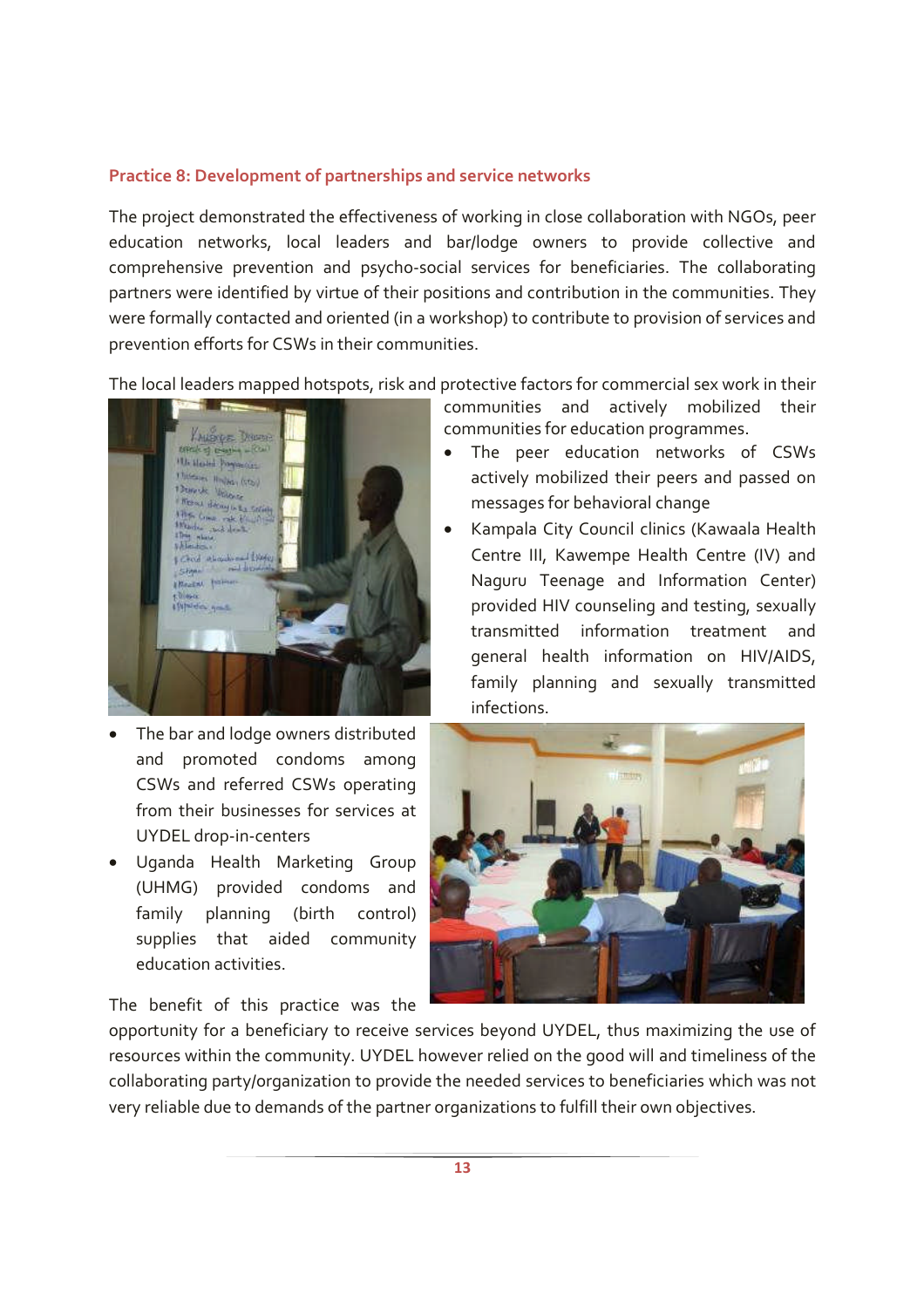These partnerships increased appreciation of the challenges CSWs face and changed attitudes (of service providers/stakeholders) from viewing CSWs as "bad girls" and transmitters of HIV/AIDS to a category of people that also needs protection and empowerment. It also build the capacity of stakeholders to actively support implementation of this programme, thus broadening the reach of reach of HIV/AIDS prevention and economic empowerment efforts high risk groups of young people, leaving a lasting legacy of a programme in the communities creating a solid foundation for replication, scaling up and sustainability through consortia community-based structures and efforts.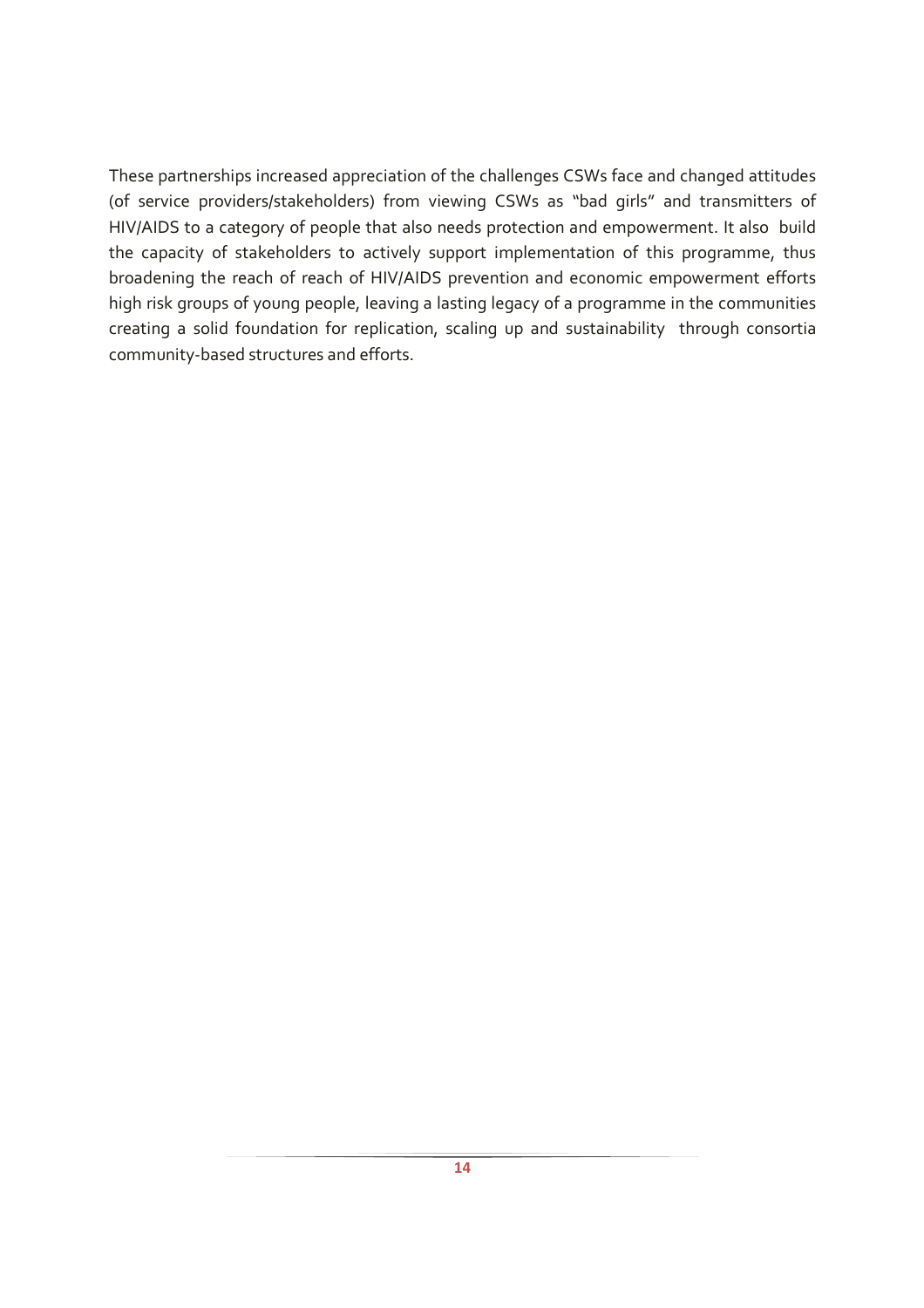# Sustainability and replicability

The three strategies used by UYDEL in this project (Vocational skills training, involvement of CSWs and networking) are simple low-cost strategies that present important implications and opportunities for sustainability and replication in any context.

#### **Important points to remember:**

Commercial sex work is not just physical activity that can be stopped in a few months. It involves the psychological and socio-economic aspects of the persons involved and their environment. Therefore multiple and overlapping interventions need to provide multi-faceted solutions that empower the individual not only to make decisions but to overcome social stigma and economic survival challenges by building skills for alternative income generating options and sustainable behavioral change. Once the skills are offered, it is equally important to link survivors to credit and financial services to access capital to start own businesses to effectively utilize the acquired skills. Otherwise they relapse back into the unsafe and exploitative sexual activities for quick money.

Programmes such as these need not only target female CSWs but also expand their reach to include male customers who not only pose a risk of infecting CSWs but are also at risk of being infected with HIV/AIDS and other sexually transmitted infections.

UYDEL's experience in implementing programmes for high risk groups of youth such as commercial sex work shows that it takes time for communities and beneficiaries to trust and appreciate the services; even when they are purely meant for their wellbeing. This project contributed to empowering young women who would otherwise continue to be wasted in CSW and created trust in communities that it would help improve the situation of CSWs; but only for a short time. There is therefore need for such programs to allocate adequate time for preliminary capacity building, as well as for the implementation of program strategies to a level where communities can mobilize local resources and stand on their own.

Service networks only maximize wastage of resources but provide important opportunities for collective efforts through consortia programming that ensures high level effectiveness, accountability and sustainability. Partners need to be clearly oriented and beneficiaries (CSWs) meaningfully involved at all stages to be able to manage expectations and address the real needs. Capacity building for staff and partners involved is a key factor in not only meeting immediate needs of beneficiaries but also building a foundation for long term change through sustaining and scaling up interventions that work.